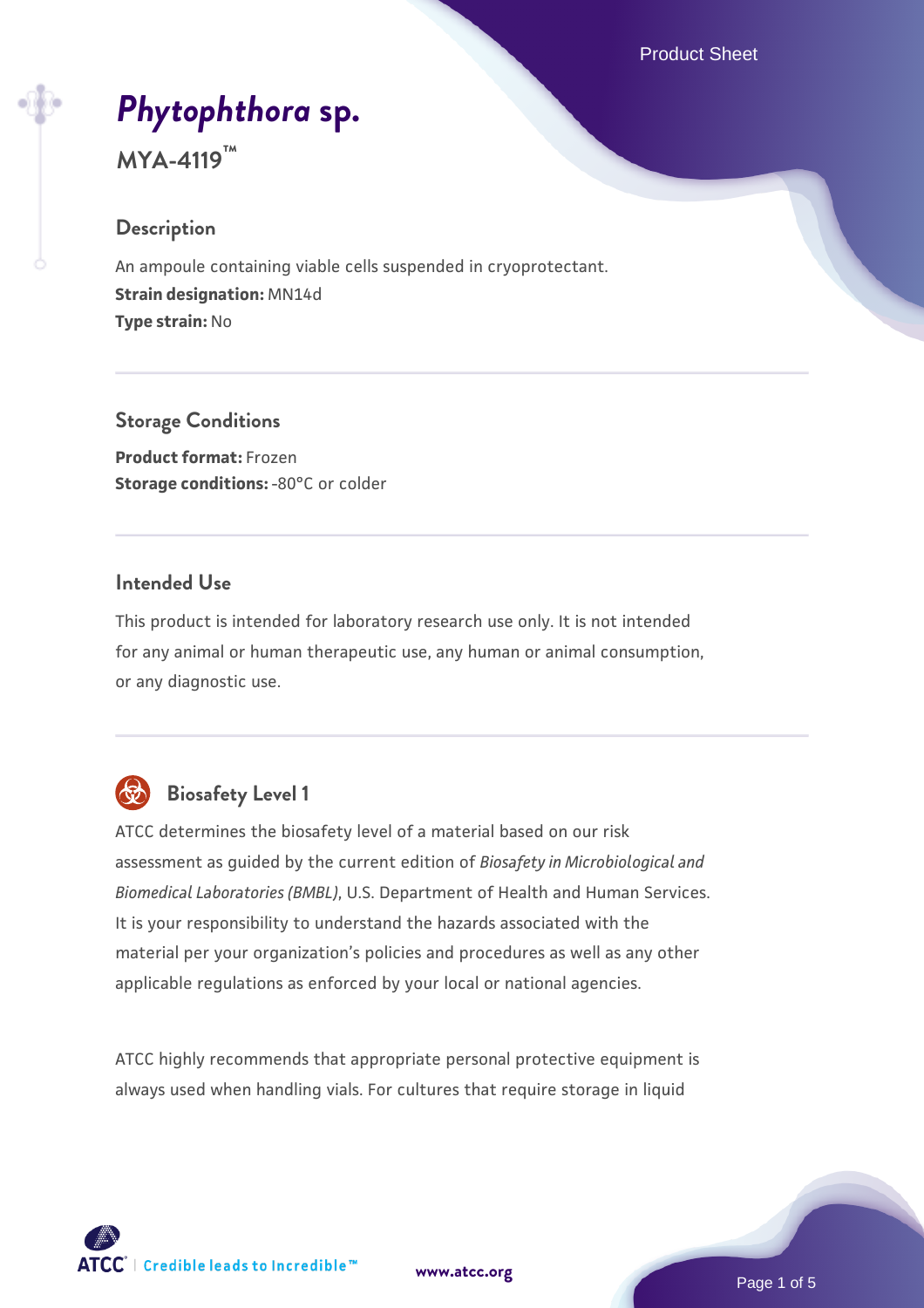nitrogen, it is important to note that some vials may leak when submersed in liquid nitrogen and will slowly fill with liquid nitrogen. Upon thawing, the conversion of the liquid nitrogen back to its gas phase may result in the vial exploding or blowing off its cap with dangerous force creating flying debris. Unless necessary, ATCC recommends that these cultures be stored in the vapor phase of liquid nitrogen rather than submersed in liquid nitrogen.

#### **Certificate of Analysis**

For batch-specific test results, refer to the applicable certificate of analysis that can be found at www.atcc.org.

### **Growth Conditions Medium:**  [ATCC Medium 343: V8 juice agar](https://www.atcc.org/-/media/product-assets/documents/microbial-media-formulations/3/4/3/atcc-medium-0343.pdf?rev=fbf48fa24e664932828269db1822ab12)

**Temperature:** 20°C

#### **Handling Procedures**

**Frozen ampoules** packed in dry ice should either be thawed immediately or stored in liquid nitrogen. If liquid nitrogen storage facilities are not available, frozen ampoules may be stored at or below -70°C for approximately one week. **Do not under any circumstance store frozen ampoules at refrigerator freezer temperatures (generally -20°C)**. Storage of frozen material at this temperature will result in the death of the culture.

1. To thaw a frozen ampoule, place in a **25°C to 30°C** water bath, until just thawed **(approximately 5 minutes)**. Immerse the ampoule just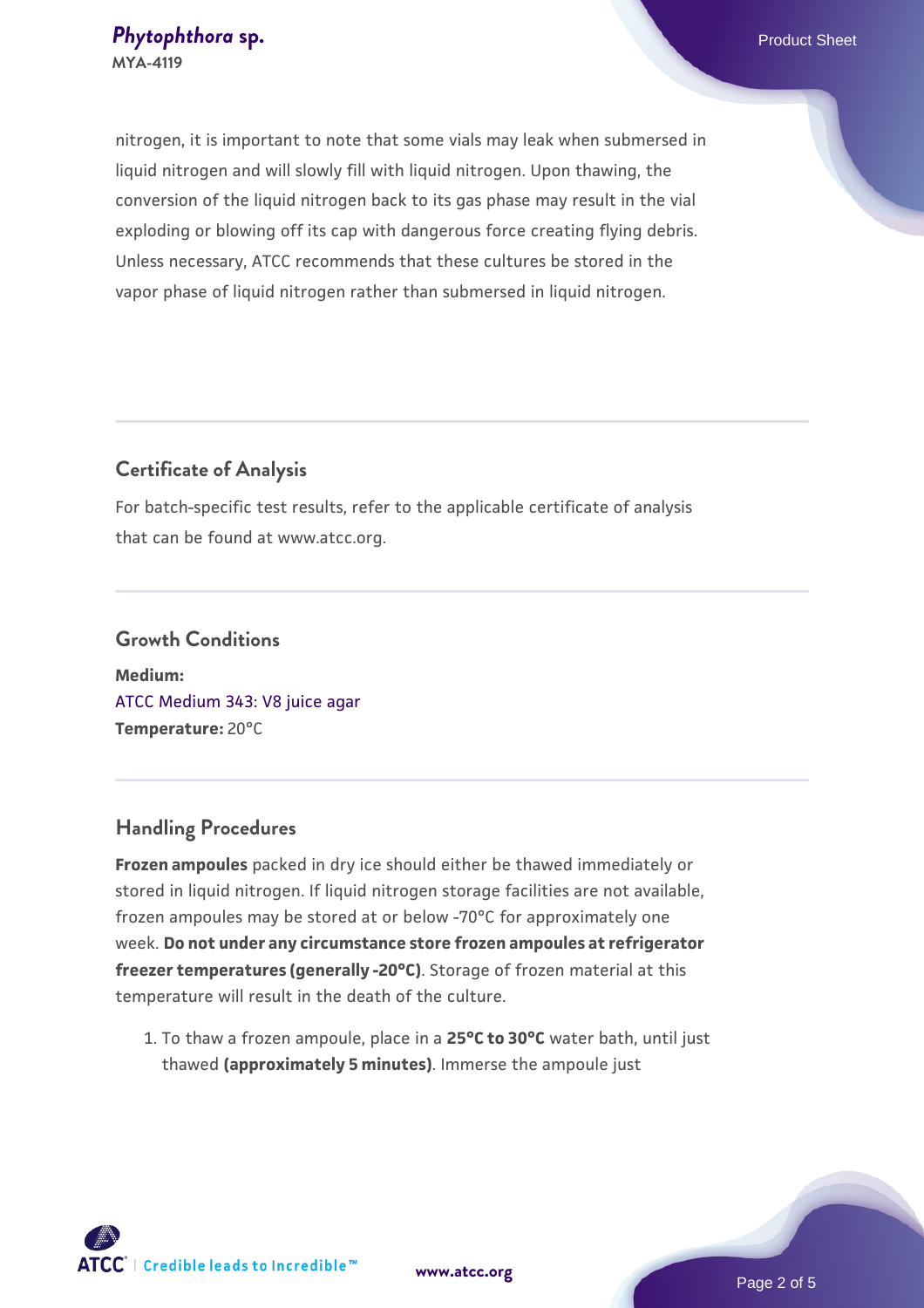sufficient to cover the frozen material. Do not agitate the ampoule.

- 2. Immediately after thawing, wipe down ampoule with 70% ethanol and aseptically transfer at least 50 µL (or 2-3 agar cubes) of the content onto a plate or broth with medium recommended.
- 3. Incubate the inoculum/strain at the temperature and conditions recommended.
- 4. Inspect for growth of the inoculum/strain regularly for up to 4 weeks. The time necessary for significant growth will vary from strain to strain.

#### **Material Citation**

If use of this material results in a scientific publication, please cite the material in the following manner: *Phytophthora* sp. (ATCC MYA-4119)

#### **References**

References and other information relating to this material are available at www.atcc.org.

#### **Warranty**

The product is provided 'AS IS' and the viability of ATCC® products is warranted for 30 days from the date of shipment, provided that the customer has stored and handled the product according to the information included on the product information sheet, website, and Certificate of Analysis. For living cultures, ATCC lists the media formulation and reagents that have been found to be effective for the product. While other unspecified media and reagents may also produce satisfactory results, a change in the ATCC and/or depositor-recommended protocols may affect the recovery, growth, and/or function of the product. If an alternative medium formulation or reagent is used, the ATCC warranty for viability is no longer valid. Except as expressly set forth herein, no other warranties of any kind are

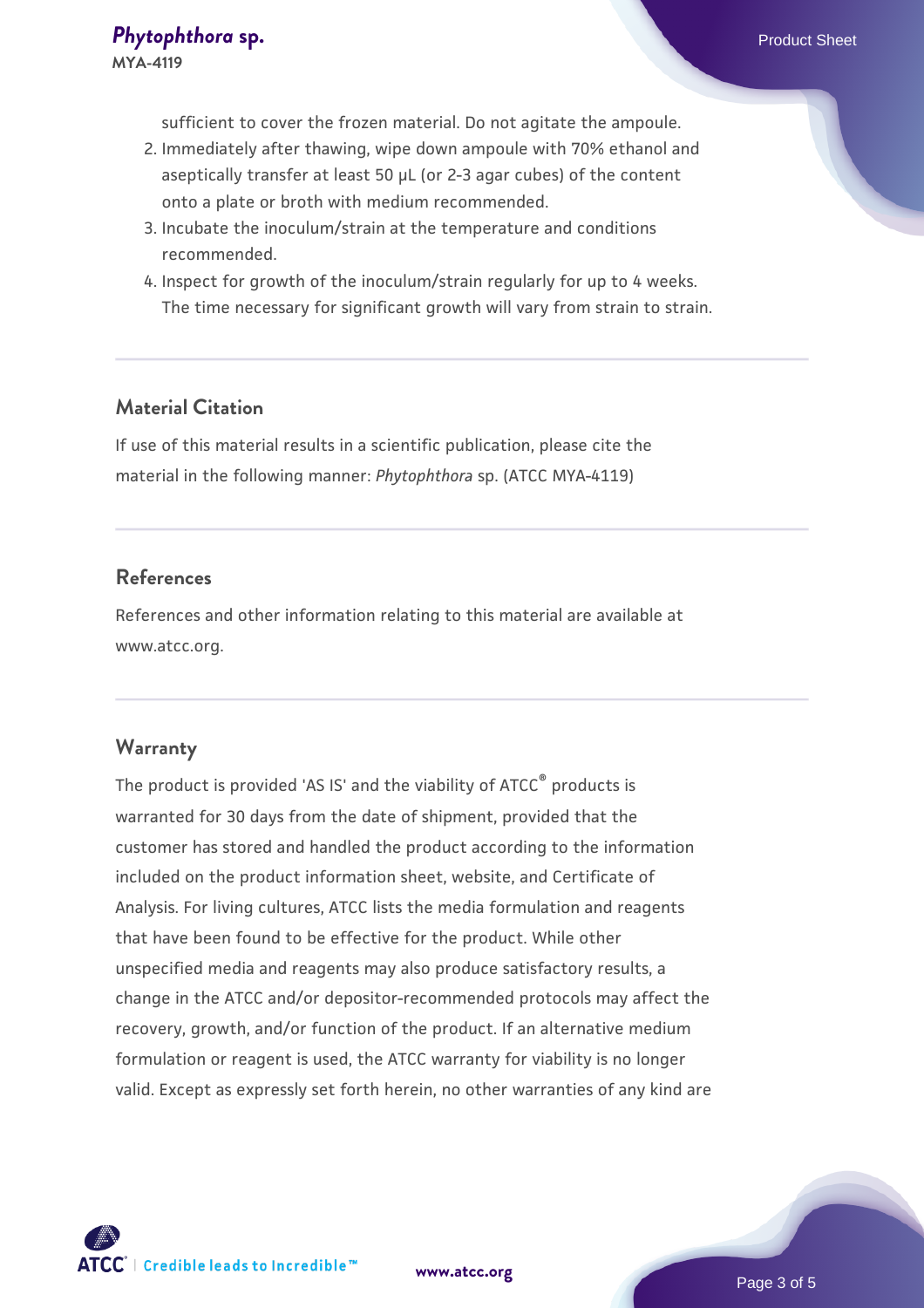#### **[Phytophthora](https://www.atcc.org/products/mya-4119) [sp.](https://www.atcc.org/products/mya-4119) Phytophthorasp. Phytophthora specifically and the expectation of the expectation of**  $\mathbb{R}^n$ **MYA-4119**

provided, express or implied, including, but not limited to, any implied warranties of merchantability, fitness for a particular purpose, manufacture according to cGMP standards, typicality, safety, accuracy, and/or noninfringement.

#### **Disclaimers**

This product is intended for laboratory research use only. It is not intended for any animal or human therapeutic use, any human or animal consumption, or any diagnostic use. Any proposed commercial use is prohibited without a license from ATCC.

While ATCC uses reasonable efforts to include accurate and up-to-date information on this product sheet, ATCC makes no warranties or representations as to its accuracy. Citations from scientific literature and patents are provided for informational purposes only. ATCC does not warrant that such information has been confirmed to be accurate or complete and the customer bears the sole responsibility of confirming the accuracy and completeness of any such information.

This product is sent on the condition that the customer is responsible for and assumes all risk and responsibility in connection with the receipt, handling, storage, disposal, and use of the ATCC product including without limitation taking all appropriate safety and handling precautions to minimize health or environmental risk. As a condition of receiving the material, the customer agrees that any activity undertaken with the ATCC product and any progeny or modifications will be conducted in compliance with all applicable laws, regulations, and guidelines. This product is provided 'AS IS' with no representations or warranties whatsoever except as expressly set forth herein and in no event shall ATCC, its parents, subsidiaries, directors, officers, agents, employees, assigns, successors, and affiliates be liable for indirect, special, incidental, or consequential damages of any kind in connection with or arising out of the customer's use of the product. While reasonable effort is made to ensure authenticity and reliability of materials on deposit, ATCC is not liable for damages arising from the misidentification or misrepresentation of such materials.



**[www.atcc.org](http://www.atcc.org)**

Page 4 of 5